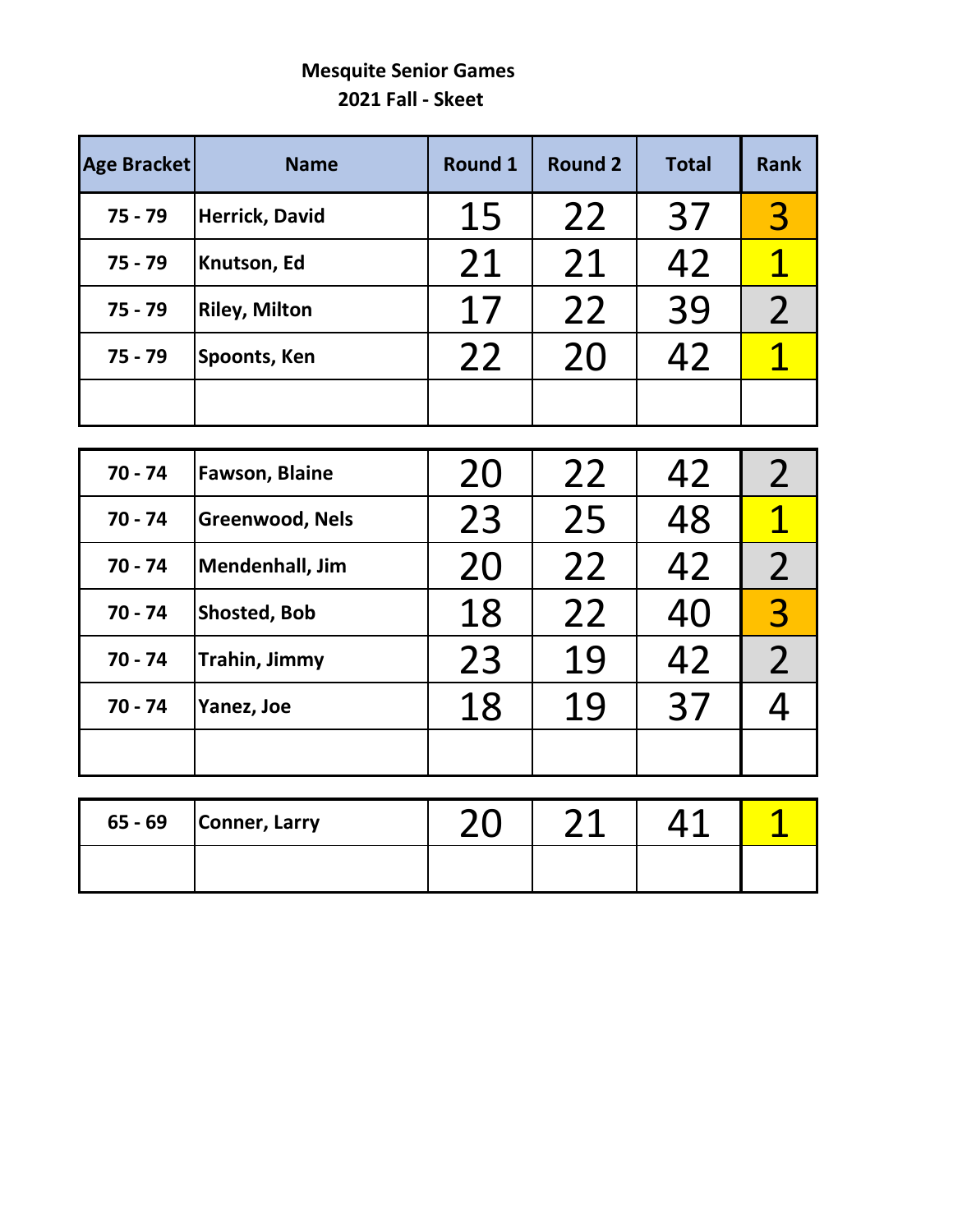#### **Mesquite Senior Games 2021 Fall - Skeet**

| <b>Age Bracket</b> | <b>Name</b>             | Round 1 | <b>Round 2</b> | <b>Total</b> | <b>Rank</b>    |
|--------------------|-------------------------|---------|----------------|--------------|----------------|
| $60 - 64$          | Brown, Don              | 18      | 21             | 39           | $\overline{3}$ |
| $60 - 64$          | Kunsch, Jack            | 17      | 17             | 34           | 5              |
| $60 - 64$          | Meecham, Arthur         | 19      | 18             | 37           |                |
| $60 - 64$          | Paolino, Kris           | 19      | 23             | 42           | $\overline{2}$ |
| $60 - 64$          | <b>Rauterkus, Terry</b> | 19      | 20             | 39           | $\overline{3}$ |
| $60 - 64$          | <b>Schleining, Greg</b> | 23      | 20             | 43           |                |
|                    |                         |         |                |              |                |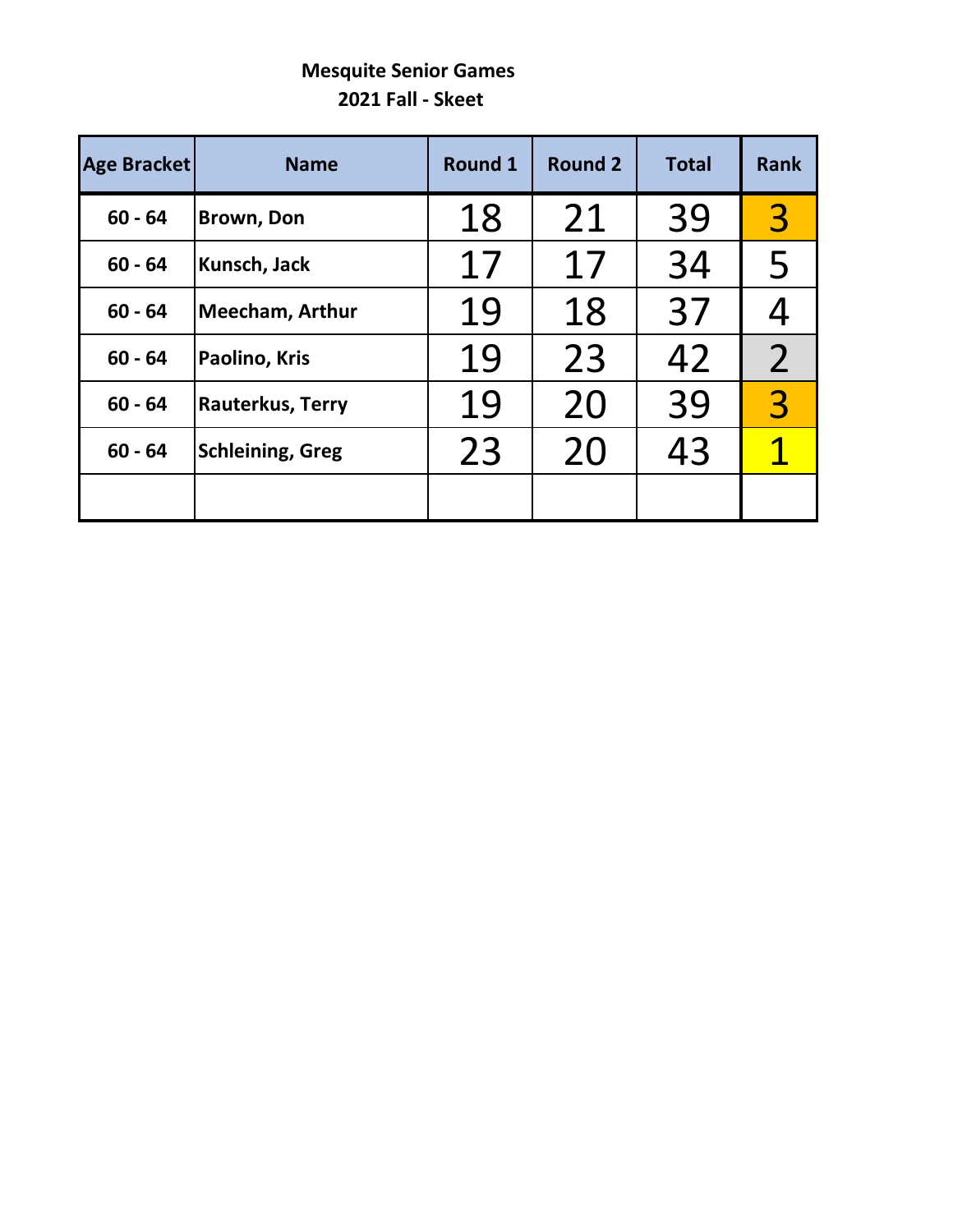#### **Mesquite Senior Games 2021 Fall - Trap - Men**

| <b>Age Bracket</b> | <b>Name</b>            | <b>Round 1</b> | <b>Round 2</b> | <b>Total</b> | <b>Rank</b>    |
|--------------------|------------------------|----------------|----------------|--------------|----------------|
| $75 - 79$          | <b>Herrick, David</b>  | 20             | 16             | 36           | $\overline{2}$ |
| $75 - 79$          | Knutson, Ed            | 22             | 18             | 40           | 1              |
| $75 - 79$          | <b>Riley, Milton</b>   | 19             | 21             | 40           | 1              |
| $75 - 79$          | Spoonts, Ken           | 18             | 16             | 34           | 3              |
|                    |                        |                |                |              |                |
|                    |                        |                |                |              |                |
| $70 - 74$          | <b>Fawson, Blaine</b>  | 25             | 23             | 48           | 1              |
| $70 - 74$          | <b>Greenwood, Nels</b> | 16             | 17             | 33           |                |
| 70 - 74            | <b>Mendenhall, Jim</b> | 16             | 20             | 36           | $\overline{3}$ |

| $65 - 69$ | Conner, Larry |  | ーー |  |
|-----------|---------------|--|----|--|
|           |               |  |    |  |

**70 - 74 Shosted, Bob** 14 10 24 6

**70 - 74 Trahin, Jimmy** 23 18 41 2<br> **70 - 74 Yanez, Joe** 16 12 28 5 70 - 74 **Yanez, Joe 16 12** 28 5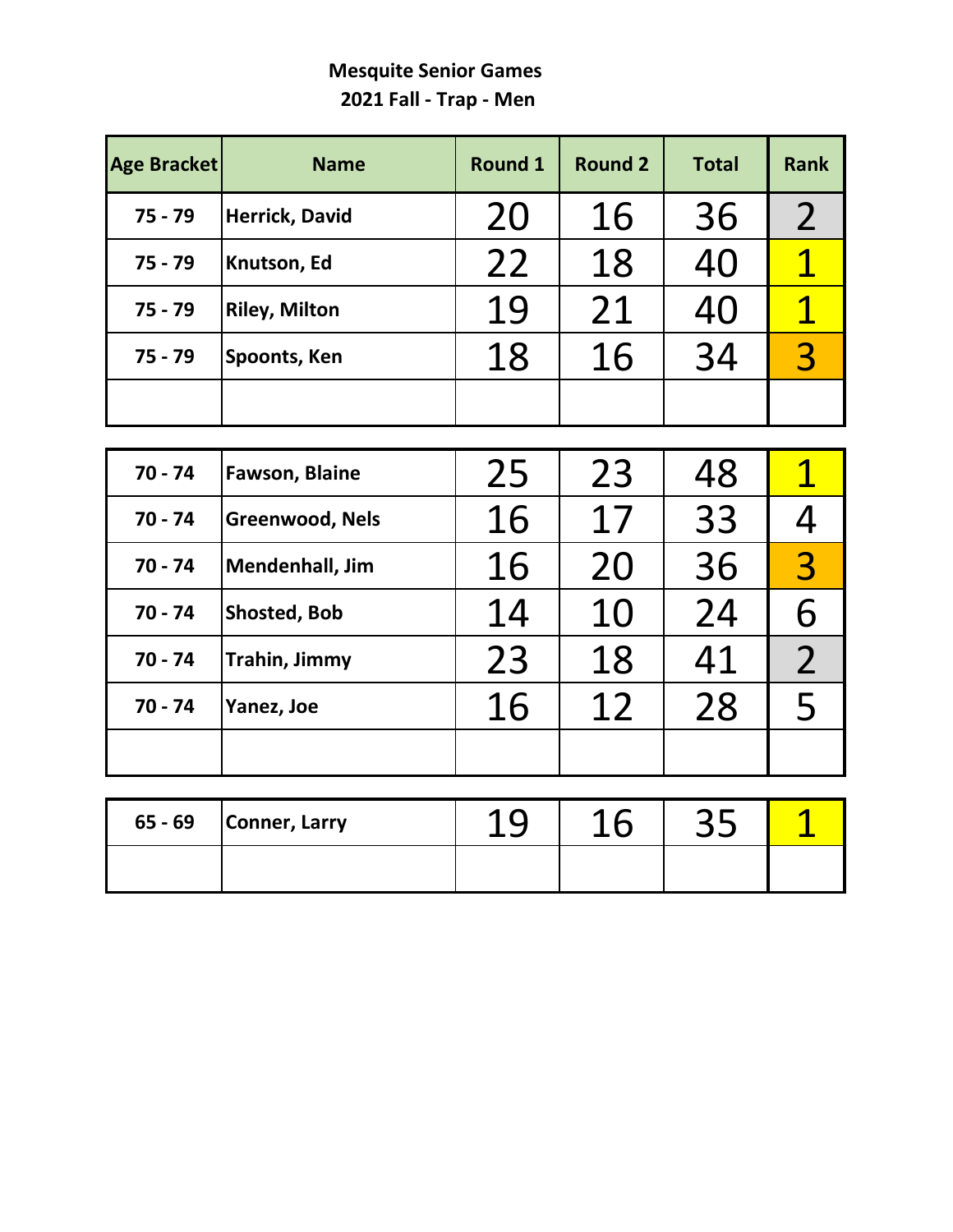# **Mesquite Senior Games 2021 Fall - Trap - Men**

| <b>Age Bracket</b> | <b>Name</b>             | <b>Round 1</b> | <b>Round 2</b> | <b>Total</b> | <b>Rank</b>    |
|--------------------|-------------------------|----------------|----------------|--------------|----------------|
| $60 - 64$          | <b>Brown, Don</b>       | 15             | 14             | 29           | 5              |
| $60 - 64$          | Kunsch, Jack            | 19             | 20             | 39           | $\overline{2}$ |
| $60 - 64$          | <b>Meecham, Arthur</b>  | 22             | 17             | 39           | $\overline{2}$ |
| $60 - 64$          | Paolino, Kris           | 25             | 23             | 48           | 1              |
| $60 - 64$          | <b>Rauterkus, Terry</b> | 18             | 18             | 36           |                |
| $60 - 64$          | <b>Schleining, Greg</b> | 23             | 14             | 37           | $\mathbf{R}$   |
|                    |                         |                |                |              |                |

| $55 - 59$ | <b>Welch, Jeffrey</b> |  |  |
|-----------|-----------------------|--|--|
|           |                       |  |  |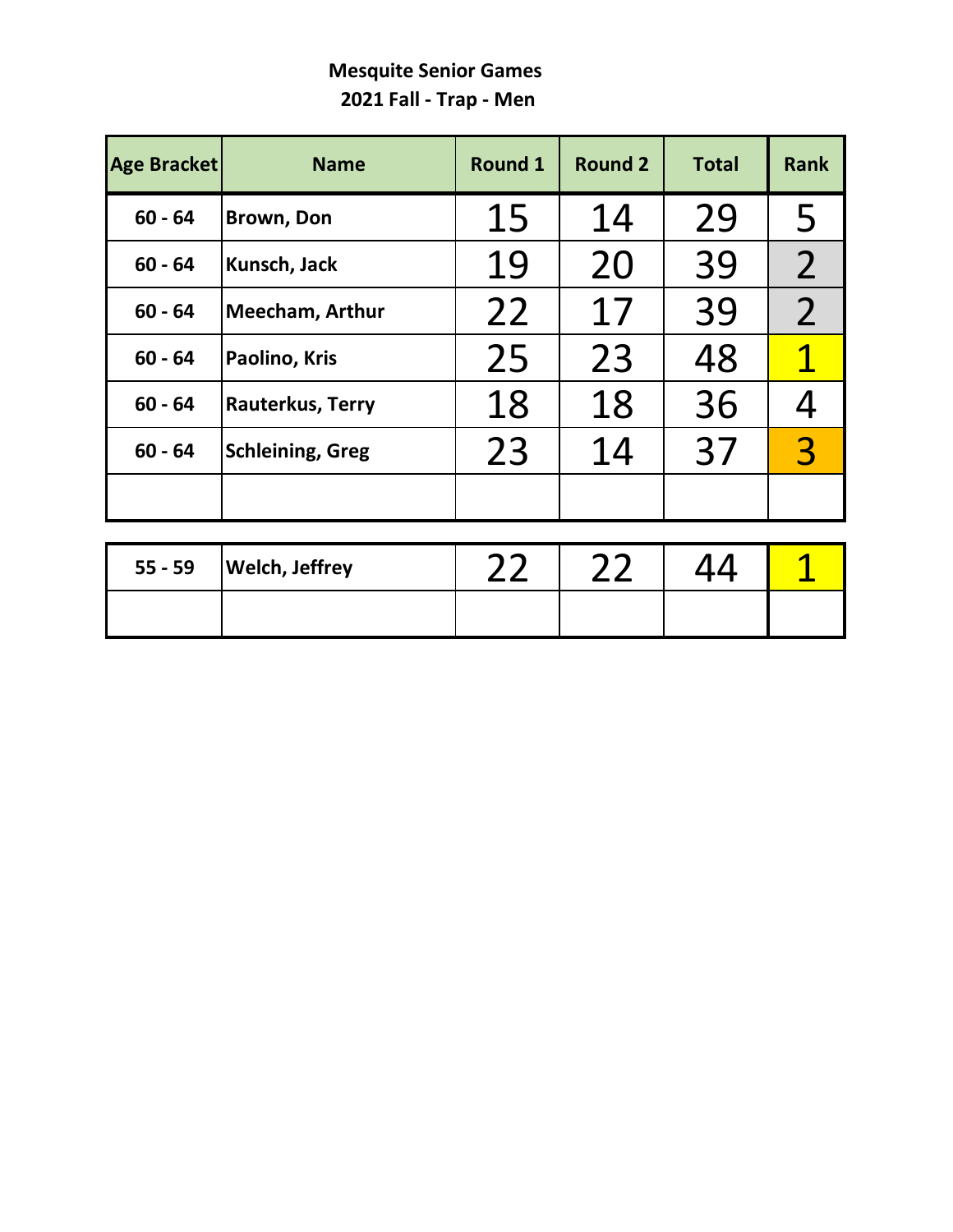#### **Mesquite Senior Games 2021 Fall - Trap - Women**

| Age Bracket | <b>Name</b>          | Round 1 | <b>Round 2</b> | <b>Total</b> | <b>Rank</b> |
|-------------|----------------------|---------|----------------|--------------|-------------|
| $65 - 69$   | <b>Kunsch, Chris</b> |         |                | Л            |             |
|             |                      |         |                |              |             |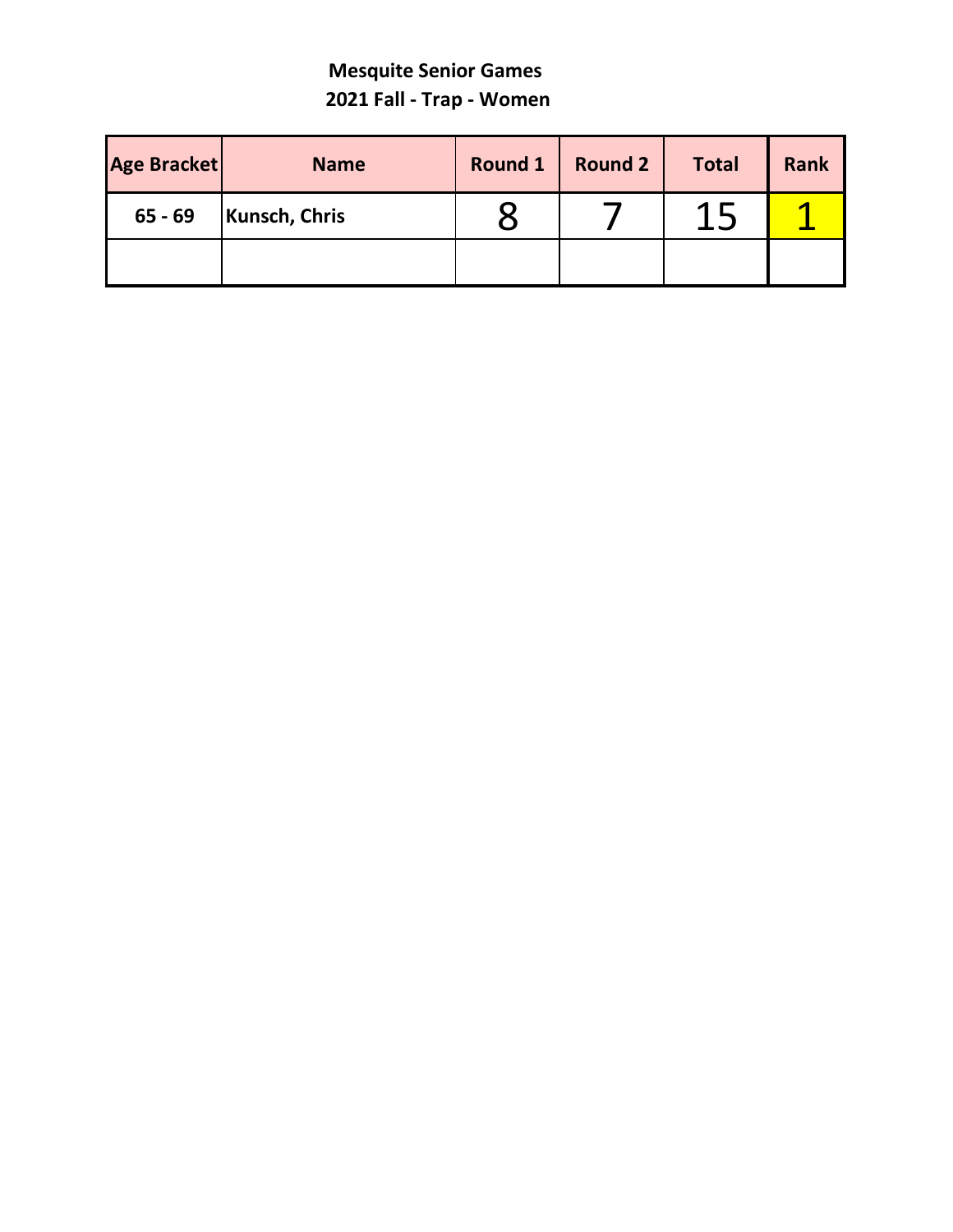# **Mesquite Senior Games 2021 Fall - Sporting Clays**

| <b>Age Bracket</b> | <b>Name</b>             | <b>Score</b> | <b>Rank</b>   |
|--------------------|-------------------------|--------------|---------------|
| $75 - 79$          | Herrick, David          | 25           | 5             |
| $75 - 79$          | Knutson, Ed             | 26           | <u>Д</u>      |
| $75 - 79$          | <b>Riley, Milton</b>    | 29           | 3             |
| $75 - 79$          | Spoonts, Ken            | 40           | $\mathcal{P}$ |
| $75 - 79$          | <b>Tucker, H.H.Rock</b> | 41           |               |
|                    |                         |              |               |

| $70 - 74$ | <b>Fawson, Blaine</b>  | 40 |                |
|-----------|------------------------|----|----------------|
| $70 - 74$ | Greenwood, Nels        | 34 | 3              |
| $70 - 74$ | <b>Mendenhall, Jim</b> | 39 | $\overline{2}$ |
| $70 - 74$ | <b>Shosted, Bob</b>    | 27 | 6              |
| $70 - 74$ | Trahin, Jimmy          | 32 |                |
| $70 - 74$ | Yanez, Joe             | 31 | 5              |
|           |                        |    |                |

| 65 - 69 | Conner, Larry |  |
|---------|---------------|--|
|         |               |  |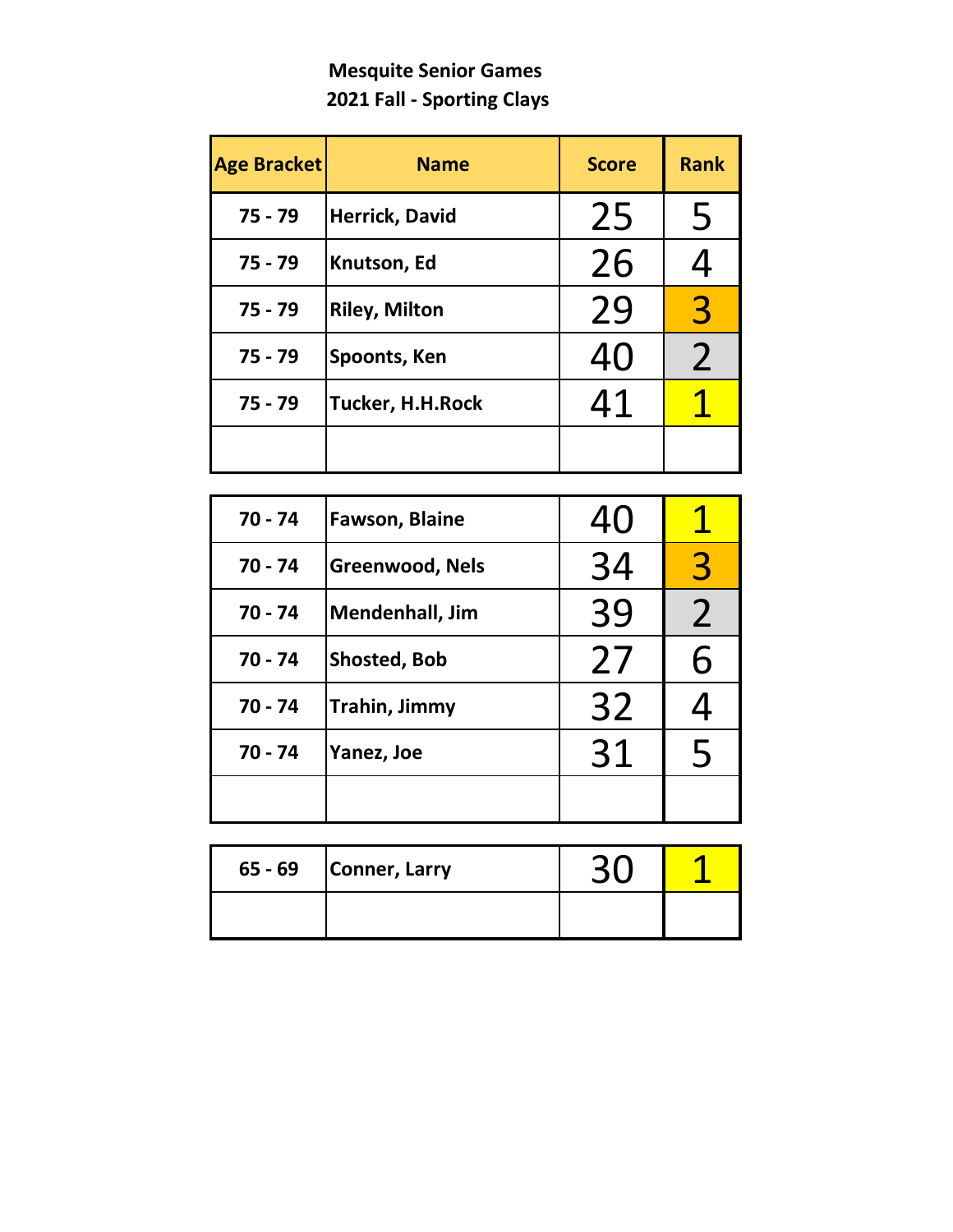# **Mesquite Senior Games 2021 Fall - Sporting Clays**

| <b>Age Bracket</b> | <b>Name</b>             | <b>Score</b> | <b>Rank</b>    |
|--------------------|-------------------------|--------------|----------------|
| $60 - 64$          | <b>Brown, Don</b>       | 20           | 6              |
| $60 - 64$          | Gillett, Rich           | 44           | $\mathbf T$    |
| $60 - 64$          | Kunsch, Jack            | 26           | 5              |
| $60 - 64$          | <b>Meecham, Arthur</b>  | 31           | 4              |
| $60 - 64$          | Paolino, Kris           | 34           | $\overline{3}$ |
| $60 - 64$          | Rauterkus, Terry        | 34           | $\overline{3}$ |
| $60 - 64$          | <b>Schleining, Greg</b> | 40           | $\overline{2}$ |
|                    |                         |              |                |

| $55 - 59$ | <b>West, Dave</b> | くい |  |
|-----------|-------------------|----|--|
|           |                   |    |  |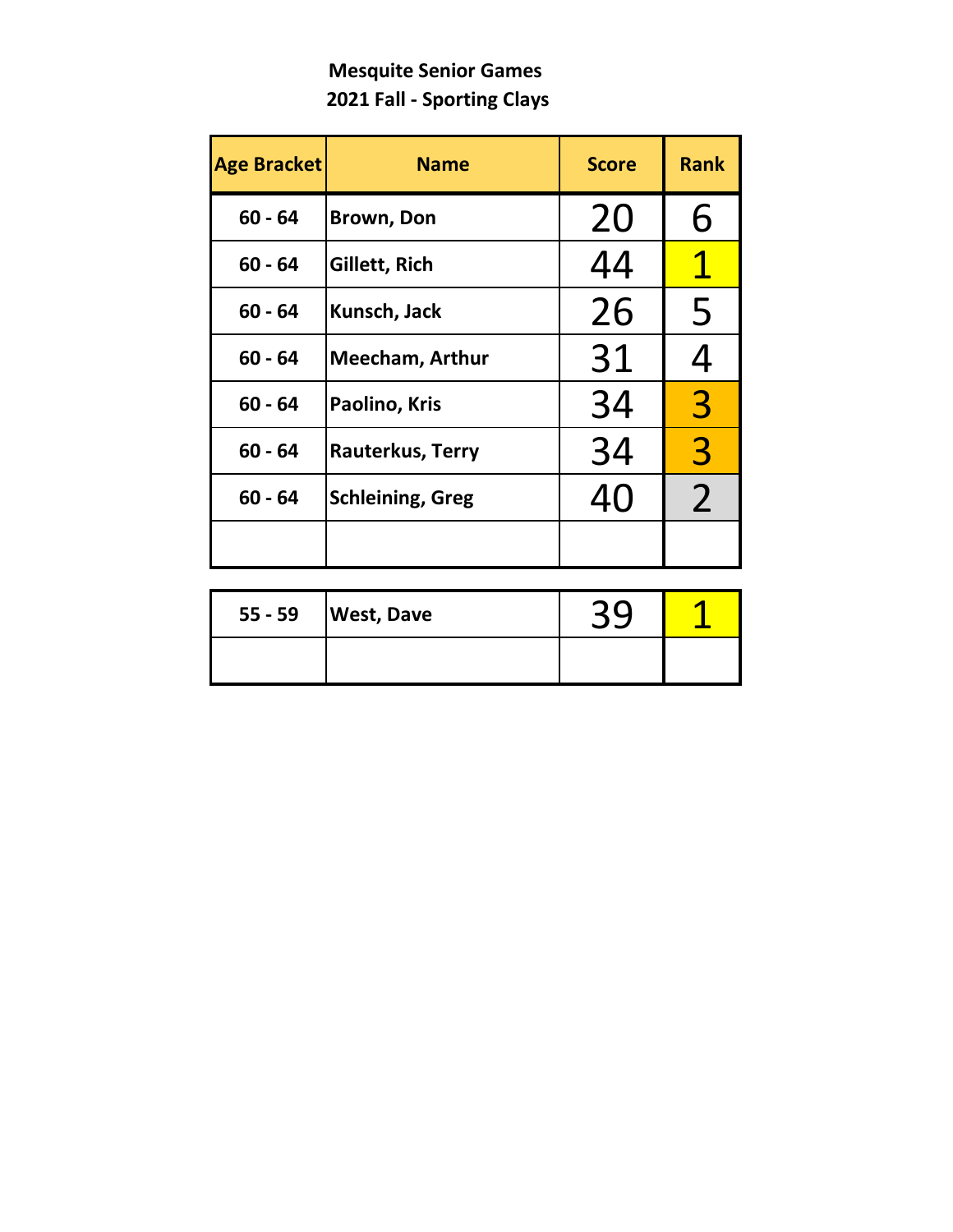# **Mesquite Senior Games 2021 Fall - Sporting Clays - Women**

| Age Bracket | <b>Name</b>           | <b>Score</b> | <b>Rank</b> |
|-------------|-----------------------|--------------|-------------|
| $60 - 64$   | <b>Gillett, Tammy</b> | /I ( 1       |             |
|             |                       |              |             |

| 50 - 54 | <b>West, Leslie</b> |  |
|---------|---------------------|--|
|         |                     |  |